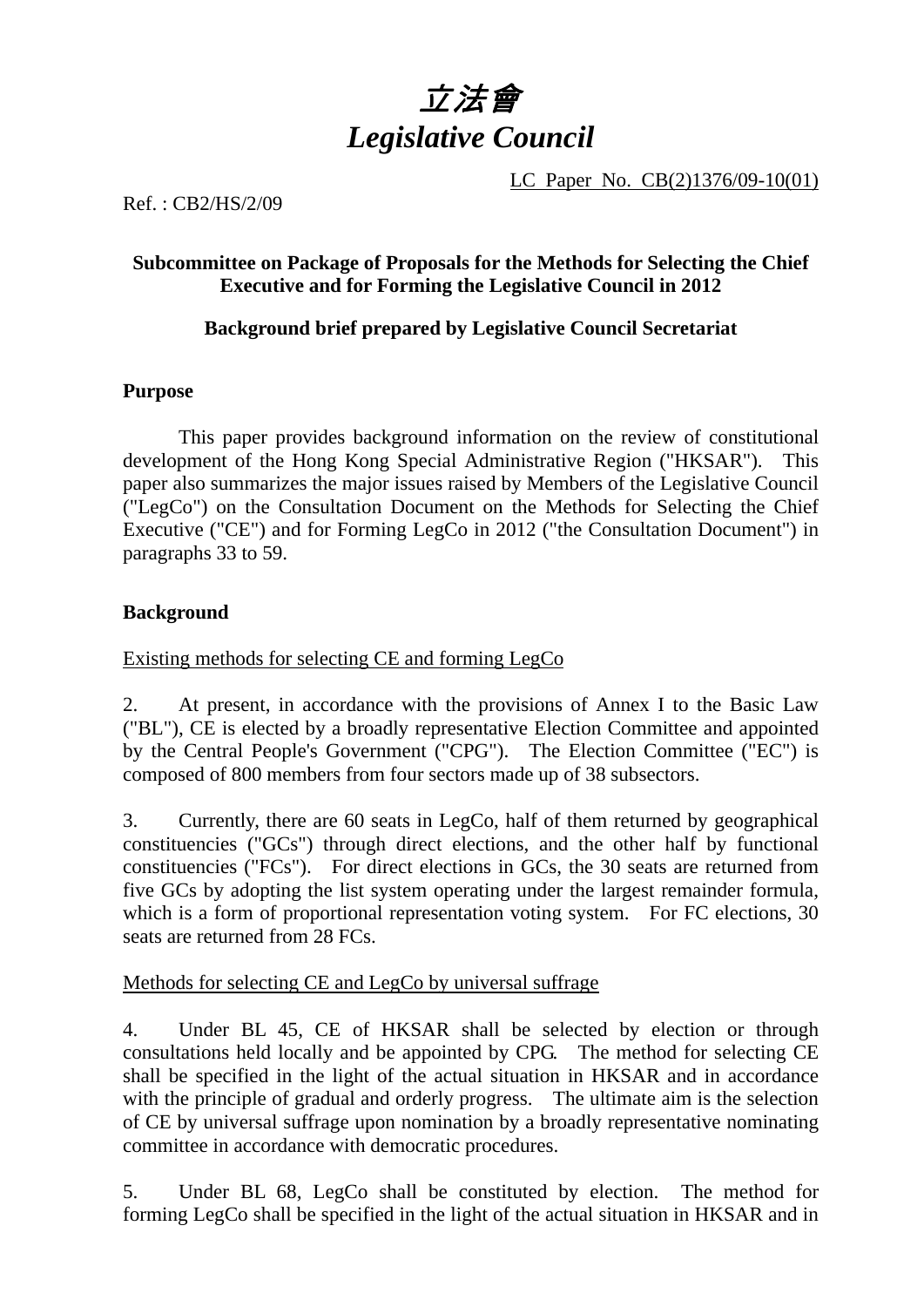accordance with the principle of gradual and orderly progress. The ultimate aim is the election of all LegCo Members by universal suffrage.

6. The specific methods for selecting CE and forming LegCo (the "two electoral methods") are specified in Annex I and Annex II to BL respectively. If there is a need to amend the method for selecting CE for the terms subsequent to the year 2007, such amendments must be made with the endorsement of a two-thirds majority of all LegCo Members and the consent of CE and be reported to the Standing Committee of the National People's Congress ("NPCSC") for approval. Any amendments made to the method for forming LegCo after 2007 must be made with the endorsement of a two-thirds majority of all LegCo Members and the consent of CE and be reported to NPCSC for the record.

Report entitled "The development of the political system of HKSAR" published by the Panel on Constitutional Affairs ("the CA Panel")

7. In June 2000, the CA Panel published a report entitled "The development of the political system of HKSAR" after having received views from the public and reviewed various aspects of the development of political system. The Panel recommended, among other things, that a review on the development of the HKSAR's political system should be undertaken by the Government which must devise a realistic timetable for the review. A motion calling upon the Government to consider the views expressed by Members on the report was passed at the Council meeting on 14 June 2000.

8. In his reply, the then Secretary for Constitutional Affairs explained that BL had set down a mechanism determining the direction and steps for the political development of HKSAR after 2007, and the future political system of HKSAR must develop on the incremental basis laid down therein. Following the LegCo Elections in September 2000, the Administration would give thoughts to a specific schedule on reviewing the political system and consider how best to make the whole community reach a consensus on the issue of political development.

## Establishment of the Constitutional Development Task Force

9. On 7 January 2004, CE announced in his Policy Address the establishment of the Constitutional Development Task Force ("the Task Force") led by the Chief Secretary for Administration ("CS"). Its tasks were to examine in depth the relevant issues of principle and legislative process in BL relating to constitutional development, to consult the relevant departments of the Central Authorities, and to gather the views of the public on the relevant issues.

## Task Force's First Report and NPCSC Interpretation on 6 April 2004

10. On 30 March 2004, the Task Force published the First Report on issues of legislative process in BL relating to constitutional development. On 6 April 2004, NPCSC adopted the "Interpretation of Article 7 of Annex I and Article III of Annex II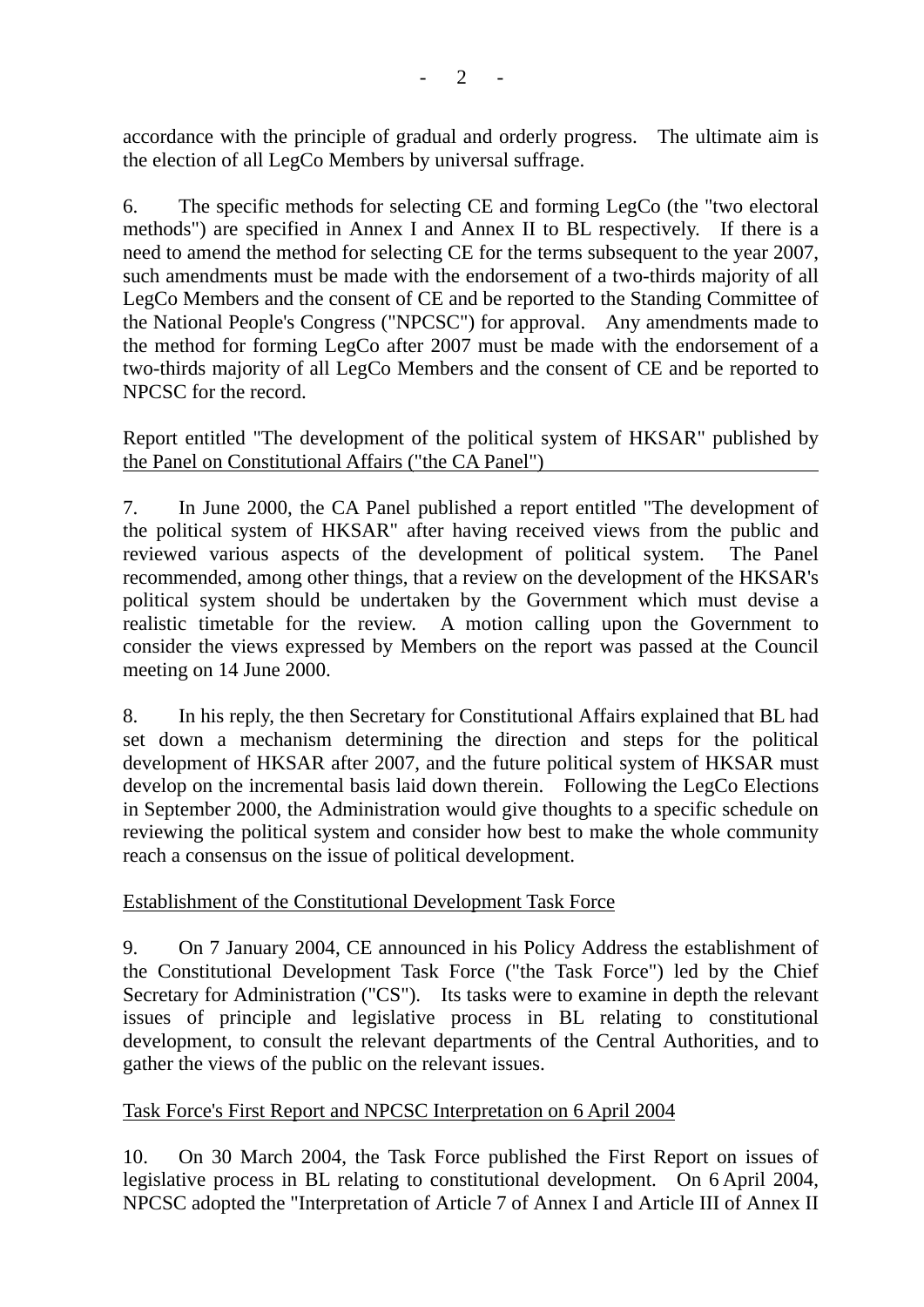to BL". Clause 3 of the Interpretation states that CE of HKSAR shall make a report to NPCSC as regards whether there is a need to amend the methods for selecting CE and for forming LegCo under Annex I and Annex II respectively and its procedures for voting on bills and motions, and NPCSC shall, in accordance with the provisions of BL 45 and BL 68, make a determination in the light of the actual situation in HKSAR and in accordance with the principle of gradual and orderly progress.

Second, Third and Fourth Reports of the Task Force and the NPCSC Decision on 26 April 2004

11. On 15 April 2004, the Task Force published its Second Report on the issues of principle in BL relating to constitutional development. The Task Force recommended that CE should, in accordance with the NPCSC Interpretation on 6 April 2004, submit a report to NPCSC, recommending that the two electoral methods for 2007 and 2008 be amended, and requesting NPCSC to make a determination to that effect in accordance with the relevant provisions and principles in BL. CE endorsed the recommendations of the Task Force and submitted a report to NPCSC on 15 April 2004.

12. NPCSC examined the report submitted by CE, and adopted the "Decision of NPCSC on issues relating to the methods for selecting CE of HKSAR in the year 2007 and for forming LegCo of HKSAR in the year 2008" on 26 April 2004 ("the 2004 NPCSC Decision"). The Decision is summarized as follows -

- (a) the election of the third term CE in 2007 and the fourth LegCo in 2008 shall not be by means of universal suffrage;
- (b) the 50:50 ratio for Members returned by FCs and Members returned by GCs through direct elections shall remain unchanged for the fourth LegCo;
- (c) the procedures of voting on bills and motions in LegCo are to remain unchanged; and
- (d) subject to the above not being contravened, the two electoral methods may be amended appropriately, consistent with Articles 45 and 68 of BL, and provisions of Annex I and Annex II to BL.

13. On 11 May 2004, the Task Force published its Third Report which set out a number of areas to be considered for amendment in respect of the two electoral methods for 2007 and 2008. The Fourth Report published on 15 December 2004 set out and summarized the views and proposals collected from the community on the two electoral methods.

## Fifth Report of the Task Force

14. At the Council meeting on 19 October 2005, CS made a statement on the Fifth Report of the Task Force published on the same day. The Fifth Report set out a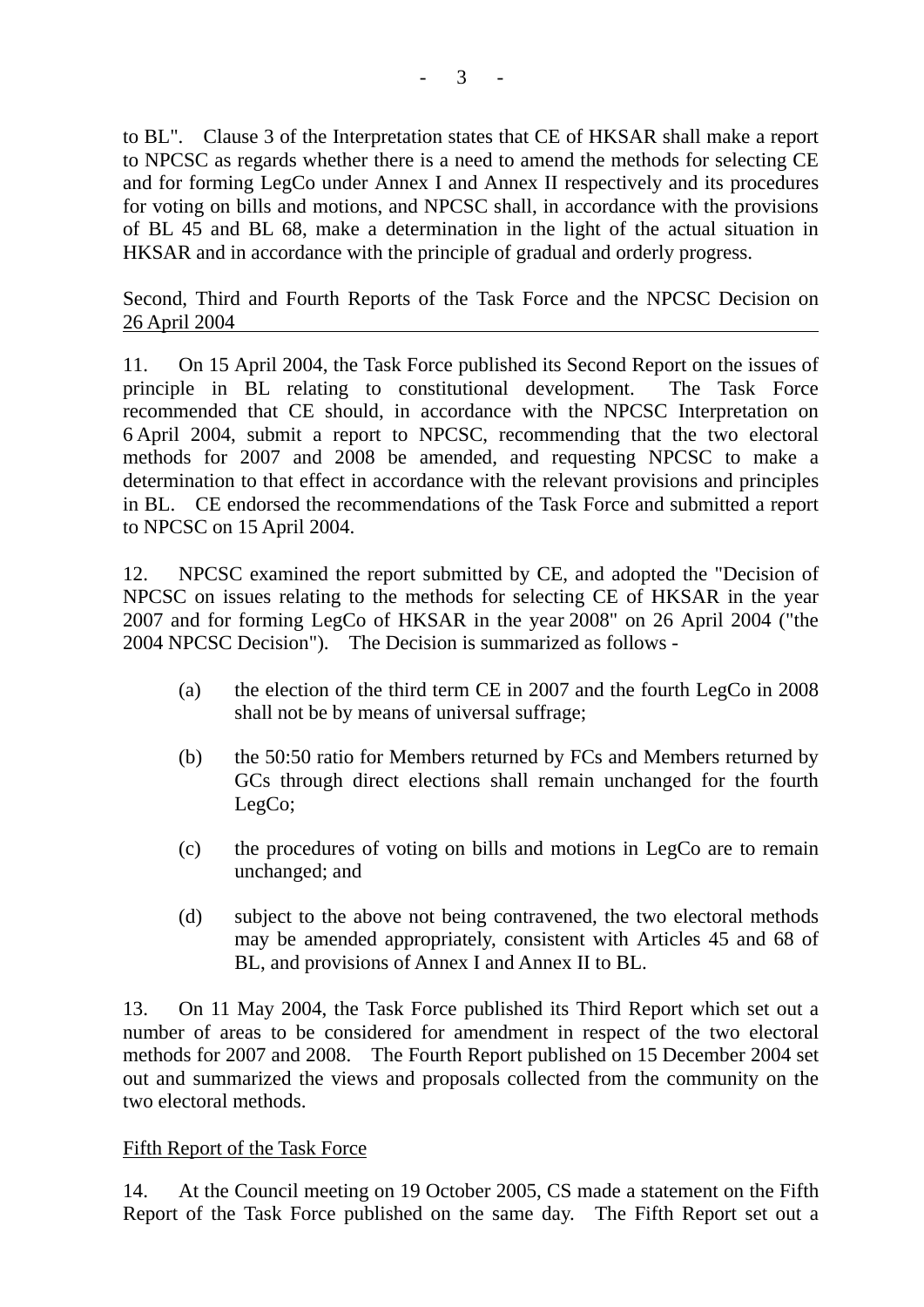package of proposals for the methods of selecting CE in 2007 and for forming LegCo in 2008 ("the 2005 proposed package"). The 2005 proposed package was proposed to be effected by way of two motions to amend Annexes I and II to BL. The main thrust of the 2005 proposed package was the enhanced level of participation of District Council ("DC") members in EC and LegCo. The package proposed that half of the newly added members of EC and all the newly added LegCo seats would basically be elected directly or indirectly by over three million voters, for the purpose of enhancing the democratic representation in the two electoral methods.

15. On 21 October 2005, the House Committee ("HC") formed a subcommittee to study the 2005 proposed package and related issues. The issue of DC appointed membership and their involvement in the two electoral processes was one of the main concerns raised by some members of the subcommittee. The Administration subsequently briefed the CA Panel on 19 December 2005 on the following adjustments which would be made to the 2005 proposed package on the condition that the two motions were endorsed by LegCo on 21 December 2005 -

- (a) the maximum number of appointed DC seats be reduced from the existing 102 to 68 when the new term of DC commenced in January 2008; and
- (b) the Government would decide before the end of 2011 whether the maximum number of appointed DC seats should be further reduced to zero in January 2012, or to 34 in January 2012 and then to zero in January 2016.

16. Some Members considered the proposed adjustments retrogressive and unacceptable. They requested the Administration to put forth a revised proposal to include the abolition of all appointed DC seats and a timetable for universal suffrage. Some Members, however, supported the proposal to abolish appointed DC seats by phases, with a view to facilitating LegCo to reach a consensus on the two motions.

17. According to the Administration, the 2005 proposed package contained the highest possible degree of democratic elements within the framework laid down by BL and the 2004 NPCSC Decision. In the event that the package was not endorsed, and there was no consensus on making any amendments to the two electoral methods, the 2007 CE election and the 2008 LegCo election would be held on the basis of the existing arrangements, i.e. no progress would be made on constitutional development.

18. On 21 December 2005, the Administration presented to LegCo for endorsement two motions to, respectively, amend Annexes I and II to BL regarding the two electoral methods for 2007 and 2008. As the motions did not receive the two-thirds majority support of all the LegCo Members as stipulated in Annexes I and II to BL, the motions could not be processed further.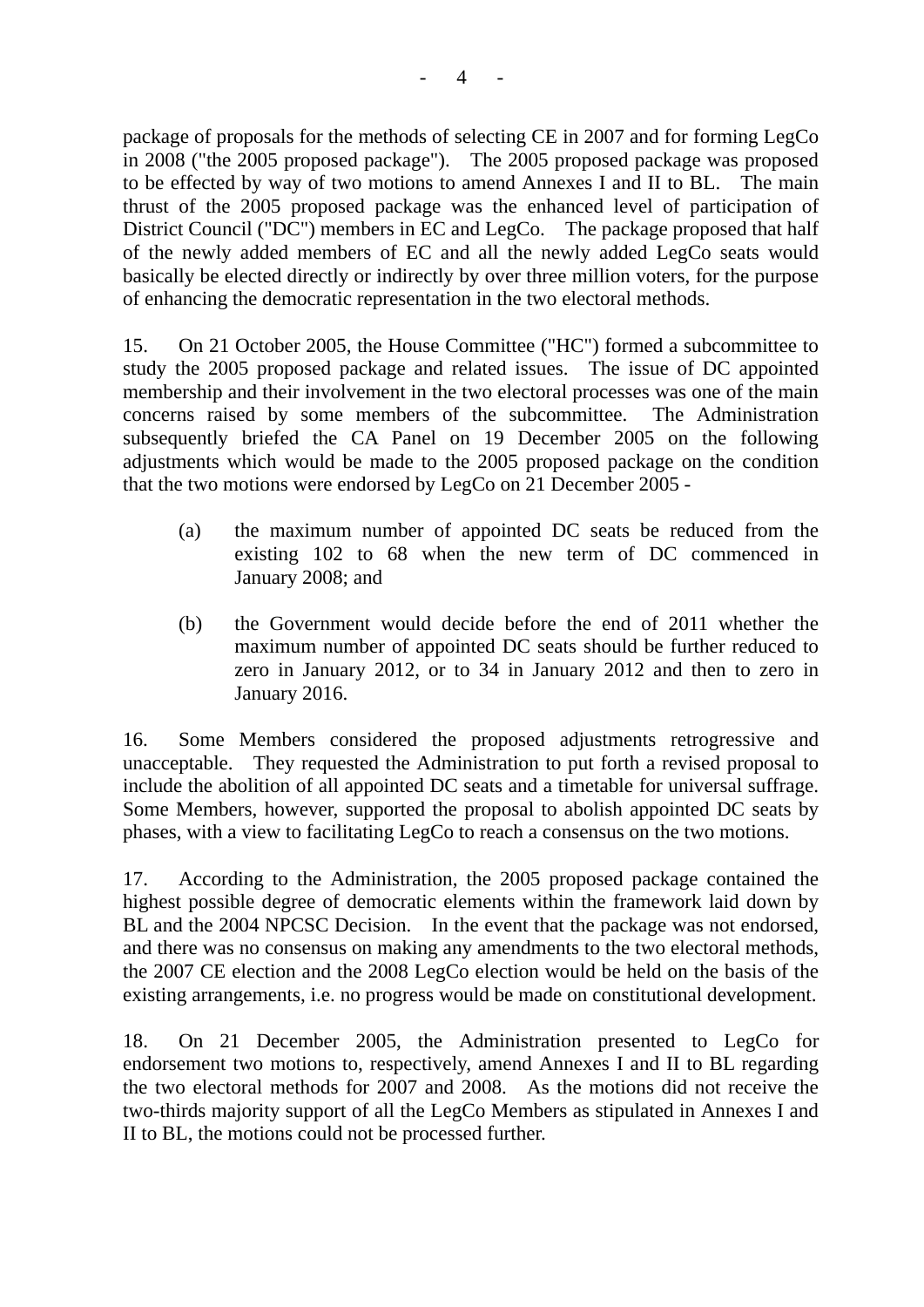#### Discussions of the Commission on Strategic Development

19. Despite the two motions on the 2005 proposed package having been negatived, some Members considered that the Administration should take forward constitutional development by providing a timetable for universal suffrage. In December 2005, the Administration tasked the Committee on Governance and Political Development under the Commission on Strategic Development to study ways to implement universal suffrage in accordance with the provisions and principles of BL, with a view to concluding discussions by early 2007. The CA Panel had monitored the progress of the discussions of the Commission on Strategic Development. The Panel also received views and held discussions on implementation of universal suffrage for CE and LegCo. At the request of HC, discussion papers prepared for the committees under the Commission on Strategic Development were provided to Members for reference.

## Green Paper on Constitutional Development

20. At the Council meeting on 11 July 2007, CS made a statement on the Green Paper on Constitutional Development ("the Green Paper") which summarized the different views put forth by the Commission on Strategic Development and the community on the models, roadmap and timetable for implementing universal suffrage, and presented the relevant views in the form of options to facilitate public discussion.

21. Regarding the models for electing CE by universal suffrage, the Green Paper set out three key issues that had to be considered, namely: (a) composition and size of the nominating committee; (b) method of nomination; and (c) method for selecting CE by universal suffrage following nomination. The Green Paper provided three options each for the composition and size of the nominating committee, and the method of nomination. It also covered other related issues such as whether an upper limit should be set on the number of subscribers which a CE candidate could obtain, and whether a candidate should be required to obtain a certain number of nominations from each sector or from some specified sectors of the nominating committee.

22. Regarding the model for implementing universal suffrage for LegCo, the key issue was how the existing FCs should be dealt with. The Green Paper categorized the views received relating to the models for implementing universal suffrage for LegCo under three types of options, namely: (a) to replace FC seats with district-based seats returned through direct election; (b) to retain FC seats by changing the electoral method; (c) and to increase the number of seats representing DCs in LegCo, and all LegCo seats would then be returned either through direct or indirect elections.

23. Regarding the roadmap and timetable for implementing universal suffrage, the Green Paper provided three options each for the CE election and the LegCo election. The Green Paper also covered the aspect of whether universal suffrage for CE should precede that for LegCo.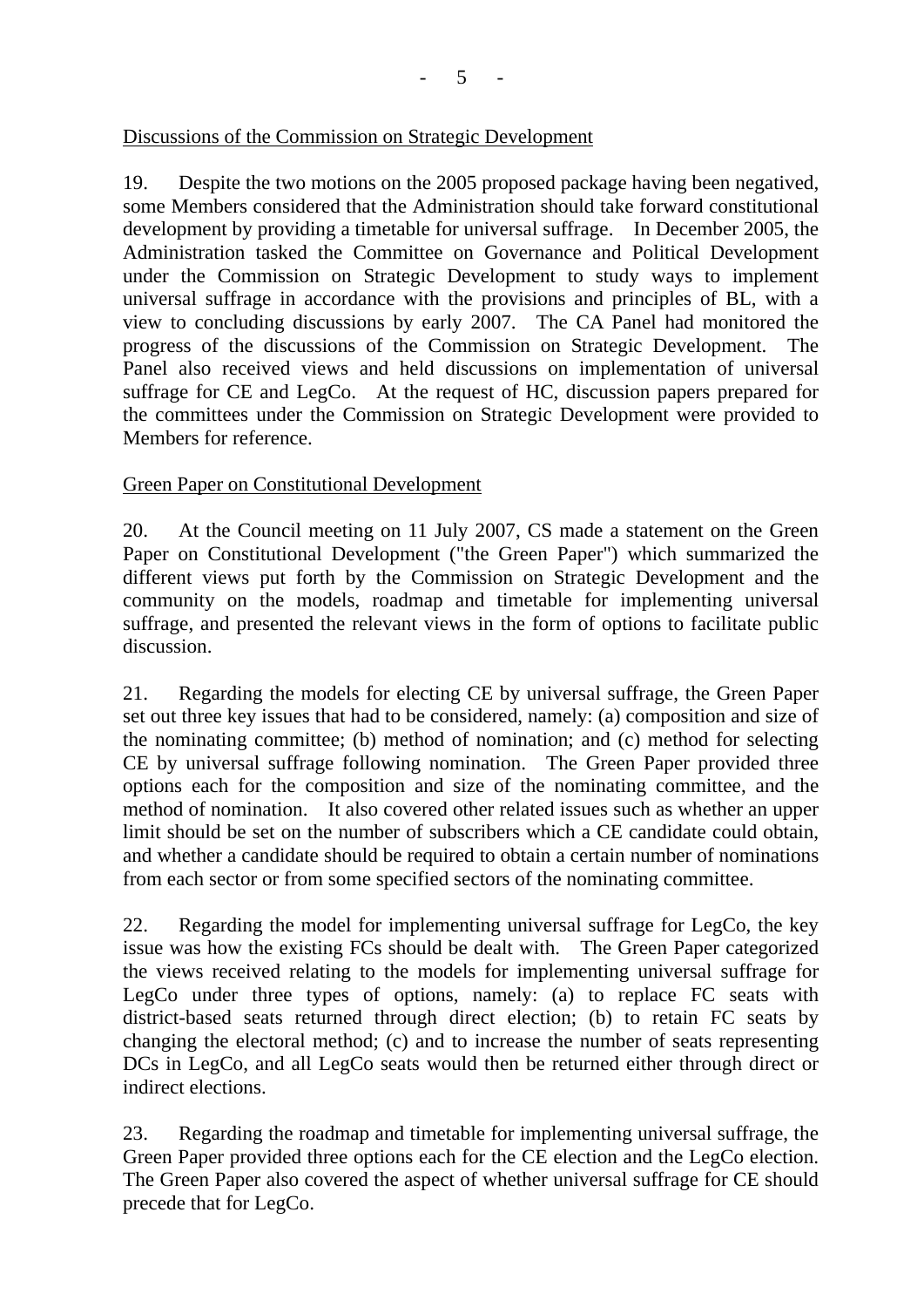24. The CA Panel held a total of seven meetings to discuss the Green Paper and receive views from the public before the end of the public consultation exercise on 10 October 2007. The Administration published the Report on Public Consultation on the Green Paper on Constitutional Development in December 2007 ("the Green Paper Report")**.**

# The NPCSC Decision on 29 December 2007

25. On 12 December 2007, CE submitted the "Report on the Public Consultation on Constitutional Development and on whether there is a need to amend the methods for selecting CE of HKSAR and for forming LegCo of HKSAR in 2012" ("the CE Report") to NPCSC together with the Green Paper Report. CS made a statement on the CE Report at the Council meeting on the same day.

26. After considering the CE Report, NPCSC made a decision on 29 December 2007 on issues relating to the methods for selecting CE and for forming LegCo in the year 2012 and on issues relating to universal suffrage ("the 2007 NPCSC Decision"). The 2007 NPCSC Decision is summarized below -

- (a) universal suffrage for electing CE and for election of all the Members of LegCo by universal suffrage may respectively take place in 2017 and thereafter;
- (b) the election of the fourth term CE in 2012 and the fifth LegCo in 2012 shall not be by means of universal suffrage;
- (c) the 50:50 ratio for Members returned by FCs and Members returned by GCs through direct elections shall remain unchanged for the fifth LegCo;
- (d) the procedures of voting on bills and motions in LegCo shall remain unchanged; and
- (e) subject to the above not being contravened and consistent with BL 45 and BL 68, and the provisions of Annex I and Annex II to BL, the two electoral methods for 2012 may be appropriately amended.

Task Group on Constitutional Development under the Commission on Strategic Development

27. CE had appointed the Task Group on Constitutional Development under the Commission on Strategic Development ("the Task Group") to discuss specifically the two electoral methods for 2012 within the framework set out in the 2007 NPCSC Decision. The CA Panel was briefed on relevant deliberations of the Task Group on a number of occasions.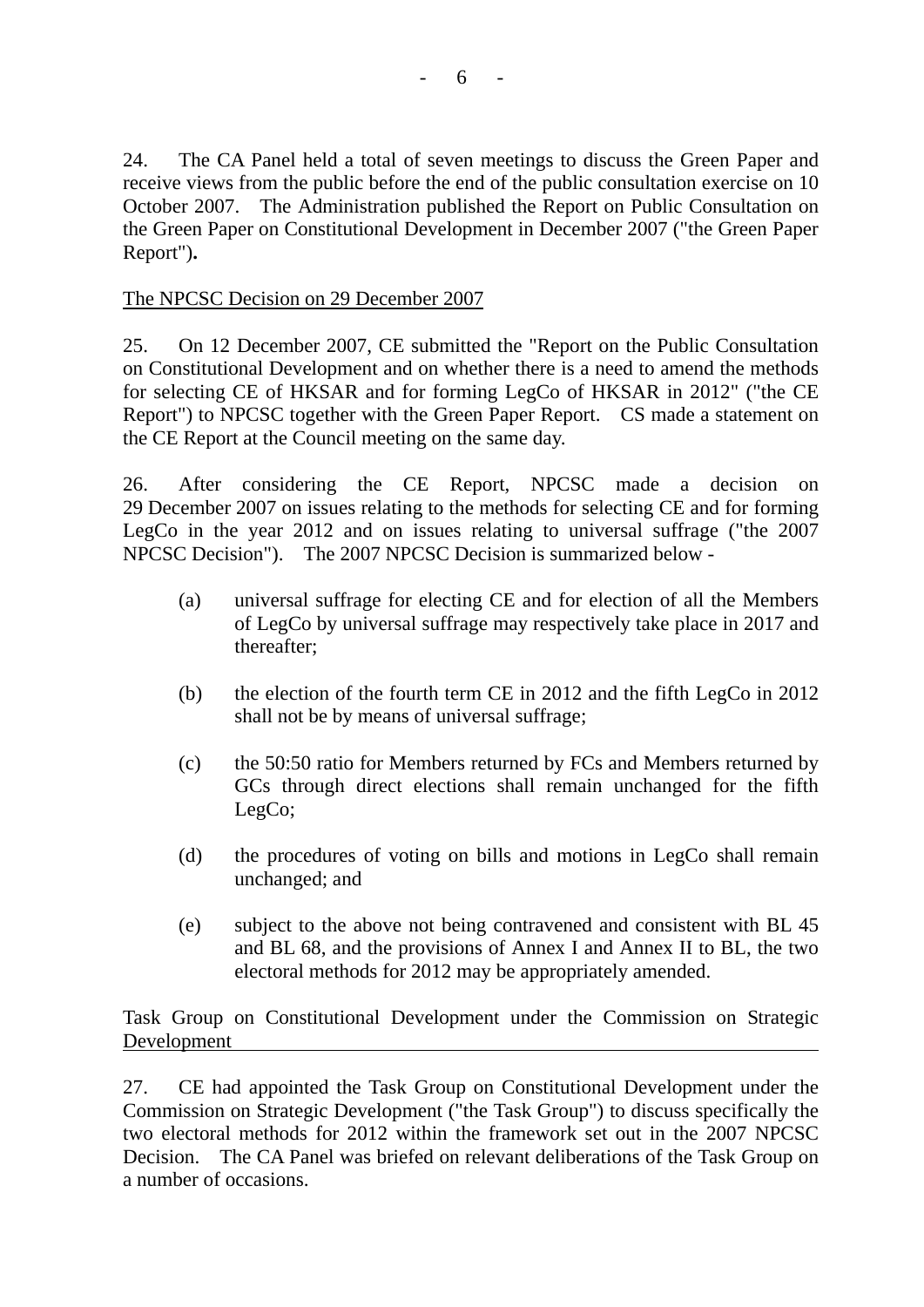28. The Administration advised that options for amending the two electoral methods for 2012 would be consolidated in the fourth quarter of 2008 for conducting another round of public consultation as early as possible.

#### Work plan on constitutional development

29. At the meeting of the CA Panel on 21 January 2008, the Administration advised that it aimed to attain universal suffrage by three stages in the next 10 to 12 years -

- (a) Stage 1 from 2008 to 2012 with the focus of discussion on how to amend the two electoral methods for 2012;
- (b) Stage 2 from 2012 to 2017 with the focus of discussion on how to attain universal suffrage for CE in 2017 and how to further democratize the electoral method for LegCo in 2016; and
- (c) Stage 3 from 2017 to 2020 with the focus of discussion on how to attain universal suffrage for LegCo.

The Administration advised that each stage of work was interrelated and the public was free to give views on models for universal suffrage at any of the stages. The aim of the HKSAR Government was to settle the two electoral methods for 2012 within the tenure of the current-term Government. This could lay a solid foundation for attaining universal suffrage for CE in 2017, and for LegCo in 2020.

#### Working timetable for the public consultation and the legislative process

30. During the CE's Question and Answer Session at the Council meeting on 15 January 2009, CE announced that the public consultation on the two electoral methods for 2012 would be deferred to the fourth quarter of 2009 so that the Government could focus on dealing with the economic and livelihood issues arising from the financial tsunami. At the meeting of the CA Panel on 16 February 2009, the Administration briefed members on the working timetable for the public consultation and legislative process for the two electoral methods as follows -

- (a) the public consultation on the two electoral methods to commence in the fourth quarter of 2009 would last about three months;
- (b) the draft motions concerning amendments to the methods for the selection of CE and for the formation of LegCo in 2012 would be presented to LegCo for voting by no later than the fourth quarter of 2010;
- (c) upon CE's consent to the amendments endorsed by LegCo and reporting to NPCSC for approval/the record, the CE Election (Amendment) Bill and the LegCo (Amendment) Bill would be introduced into LegCo in early 2011; and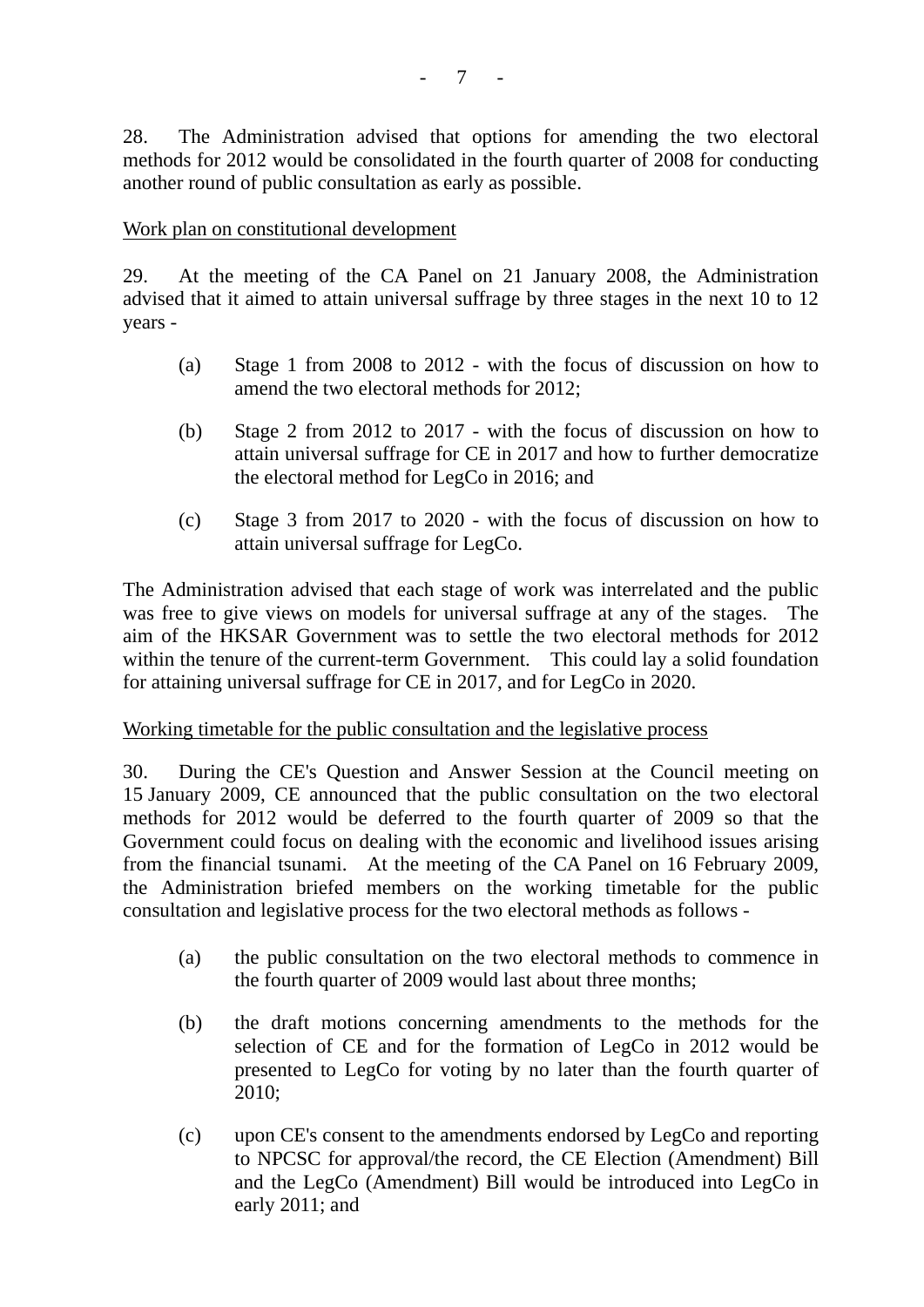(d) relevant subsidiary legislation would be made by the Electoral Affairs Commission in mid 2011.

31. In his 2009-2010 Policy Address, CE announced that the public would be consulted in November 2009 on the two electoral methods for 2012.

32. For the past discussions held by the CA Panel on the review of constitutional development, interested Members may refer to the background brief on "Constitutional Development" prepared by the LegCo Secretariat [issued vide LC Paper No. CB(2)349/09-10(01) on 24 November 2009]. The 2007 NPCSC Decision and the explanation given by Mr QIAO Xiaoyang, Deputy Secretary-General of NPCSC on the draft Decision are in Appendices V and VI to that background brief respectively.

## **Consultation Document on the Methods for Selecting CE and for Forming LegCo in 2012**

33. At the Council meeting on 18 November 2009, CS made a statement on the Consultation Document and announced the commencement of a three-month public consultation exercise ending by 19 February 2010. It is stipulated in paragraph 1.03 of the Consultation Document that in accordance with BL and the NPCSC Interpretation of April 2004, it is necessary to go through a "five-step mechanism" for amending the two electoral methods -

- Step One: CE shall make a report to NPCSC as to whether there is a need to amend the two electoral methods;
- Step Two: A determination shall be made by NPCSC that the two electoral methods may be amended;
- Step Three: The motions on the amendments to the two electoral methods shall be introduced by the HKSAR Government to LegCo, and be endorsed by a two-thirds majority of all the Members of LegCo;
- Step Four: Consent shall be given by CE to the motions endorsed by LegCo; and
- Step Five: The relevant bill shall be reported by CE to NPCSC for approval or for the record.

34. According to the Administration, after summarizing the views received during the public consultation exercise, the Administration would present to LegCo for consideration a proposed package for the two electoral methods and the draft motions concerning the amendments to Annexes I and II to BL. If the above two steps could be completed before the summer of 2010, drafting of the CE Election (Amendment) Bill and the LegCo (Amendment) Bill would commence in the fourth quarter of 2010.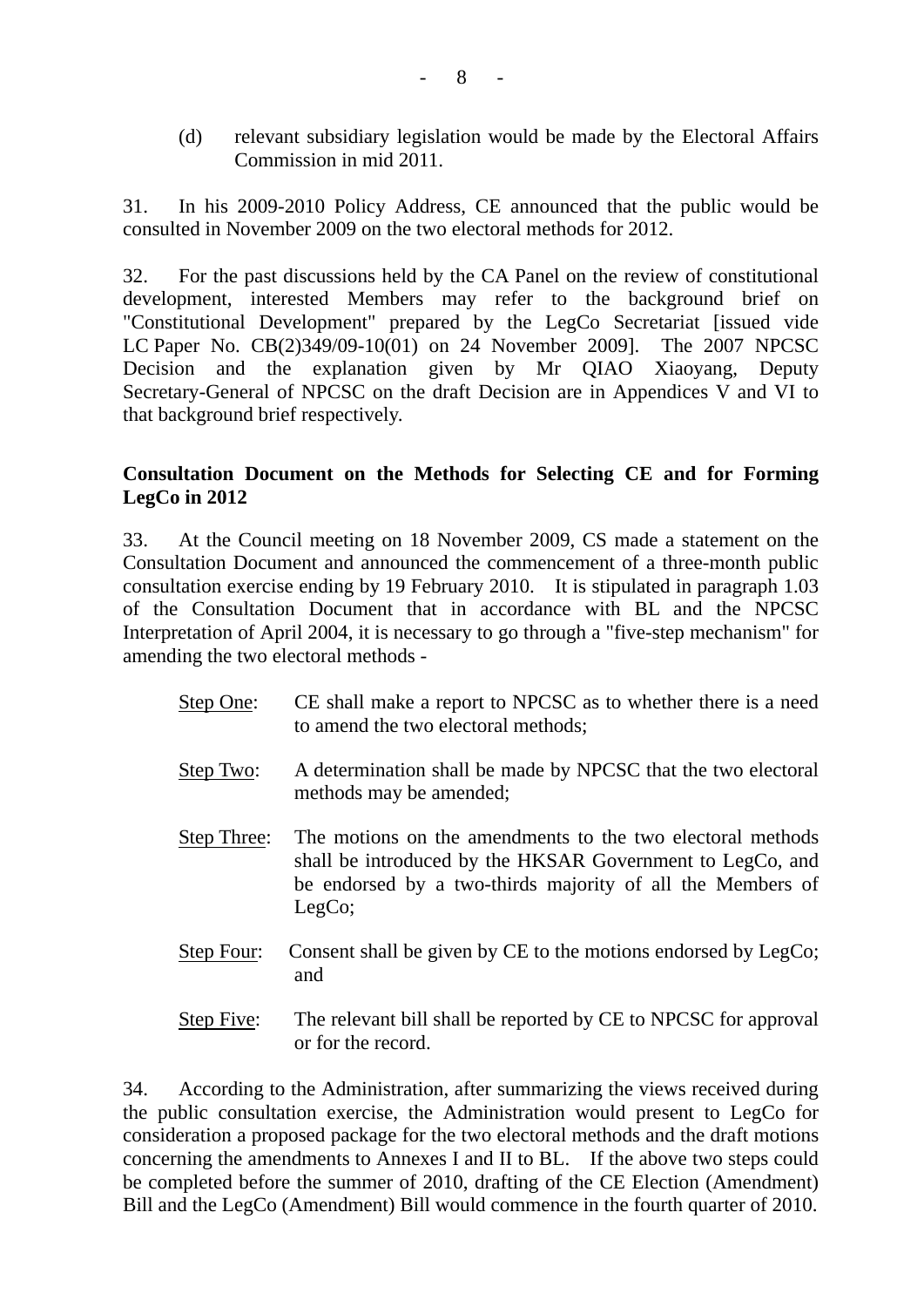35. The key elements of the preliminary package of proposals relating to the two electoral methods for 2012 put forward in the Consultation Document include -

For the election of CE

- (a) increasing the number of members of EC to not more than 1 200;
- (b) increasing the number of members of the four sectors by the same proportion, i.e. adding 100 members for each sector;
- (c) allocating most of the newly added 100 seats for the fourth sector (i.e. LegCo, DCs, Heung Yee Kuk, Hong Kong deputies to NPC and Hong Kong members of the National Committee of the Chinese People's Political Consultative Conference) to DC members;
- (d) electing representatives of DCs in EC from among elected DC members;

For the election of LegCo

- (e) increasing the number of seats from 60 to 70 with the five additional seats to be returned by GCs through direct election and another five seats to be allocated to DC FCs;
- (f) having the five new DC FC seats and the existing DC FC seat returned through election among elected DC members; and
- (g) maintaining the existing arrangement of allowing permanent residents of HKSAR who were not of Chinese nationality or who had right of abode in foreign countries to stand in the elections for 12 FC seats.

#### **Panel's discussion on the Consultation Document**

36. The CA Panel held a special meeting on 26 November 2009 to discuss the Consultation Document. The Panel also received views from 156 deputations/ individuals at three special meetings held on 5 December 2009, 9 and 12 January 2010 respectively. The major issues raised by members at these meetings are summarized in the following paragraphs.

#### Democratic elements of the preliminary package of proposals

37. Some members were of the view that the preliminary package of proposals put forward in the Consultation Document was retrogressive on the grounds that it failed to address a number of issues which included providing a roadmap and a direction for the implementation of universal suffrage, abolishing appointed DC seats, broadening the electorate base of FCs, and conflicting roles to be played by DC FC Members. They were disappointed that the preliminary package of proposals was merely a rehash of the 2005 proposed package.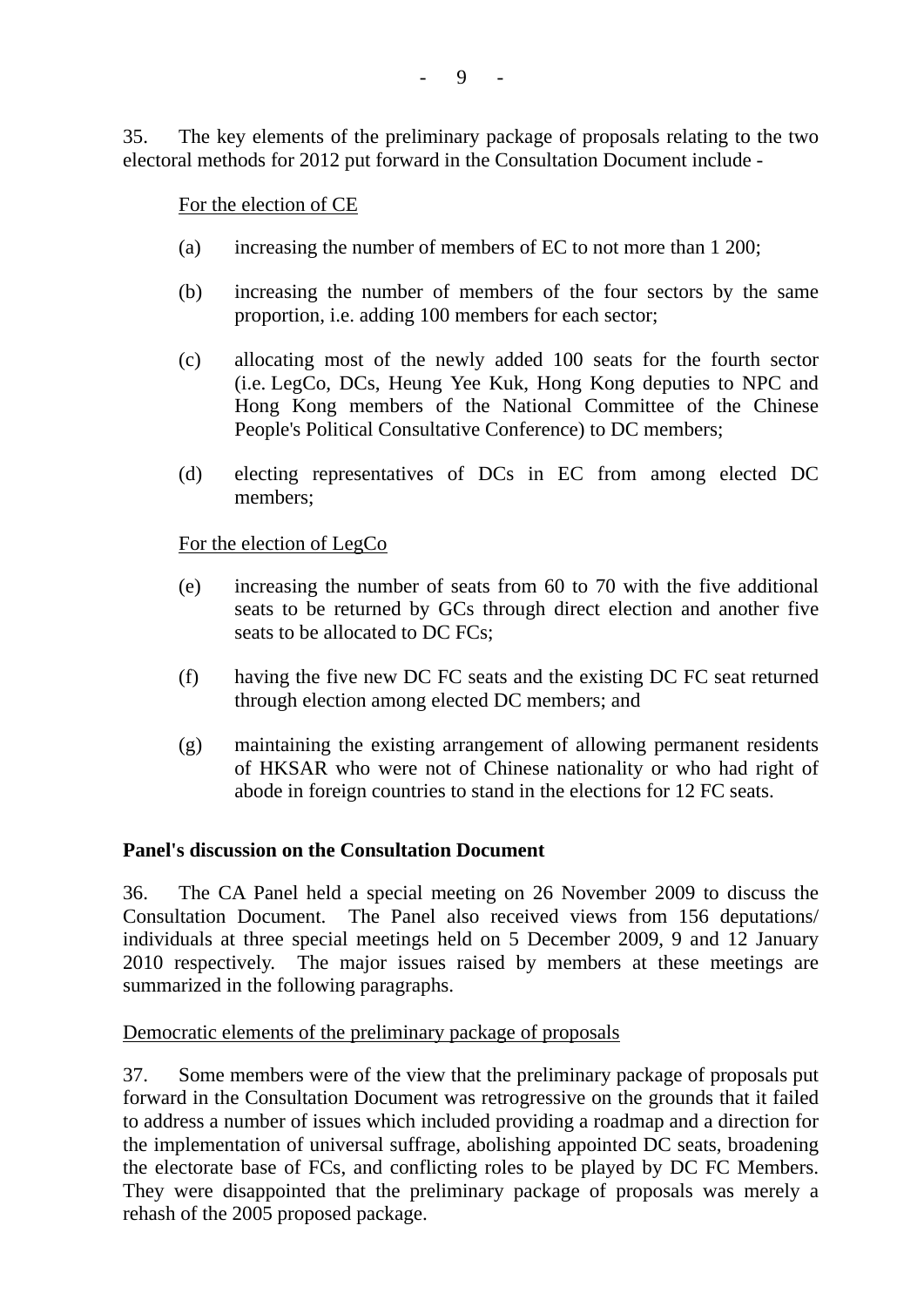38. Some other members expressed support for the preliminary package of proposals. They considered that the preliminary package of proposals was an improvement over the 2005 proposed package in that a timetable for universal suffrage had already been secured and appointed DC members were excluded from returning all DC seats in EC and LegCo. These members stressed that it was important for constitutional development to move forward rather than being stalled. They urged the Administration to take proactive action to explain in detail to the public the preliminary package of proposals in the Consultation Document and the importance to take a step forward.

39. The Administration stressed that apart from securing a timetable for implementing universal suffrage from NPCSC since the introduction of the 2005 proposed package, the Administration had strived for maximum room to enhance the democratic elements in the two electoral methods in 2012 by putting forward the preliminary package of proposals in the Consultation Document. The Administration explained that allocating most of the newly added 100 EC seats to elected DC members would enhance the democratic elements of the EC election. Increasing the number of LegCo seats from 60 to 70 would broaden the scope of political participation, and adding five FC seats to be returned through election among elected DC members would broaden the electorate base of FCs to cover 3.3 million voters.

# Election of CE in 2012

40. Mr Ronny TONG expressed dissatisfaction with the Administration's proposal to enhance the democratic elements of EC through the participation of DC members, given that it was merely a form of indirect election and the number of EC members returned through direct election would still be less than 200. He explained that the proposal of pan-democratic Members to include all the 405 elected DC members in EC would increase the number of EC members returned through direct election to nearly 600, i.e. almost half of its total membership. Mr TONG further expressed concern that with less than 200 EC members returned through direct election, the overall effect of the proposed increase of the number of EC members for nominating candidates for the office of CE to 150 would reduce the democratic elements of the CE election.

41. The Administration explained that the four sectors of the existing EC already had broad representation. In order to maintain the principle of balanced participation, the proportion of the four sectors of EC should remain unchanged. The number of EC members returned by direct election in the second, third and fourth sectors at present were 200, 50 and 30 respectively. According to the Administration's proposal, the number of EC members in the second sector who were elected on a "one-person-one-vote" basis would be increased to 300. The Administration considered that its proposal would enhance the representativeness of EC, which would help transform EC into the nominating committee when universal suffrage for CE was implemented in 2017. However, it would be a matter for the CE elected in 2012 and the Fifth LegCo to determine the arrangement for implementing universal suffrage for the 2017 CE election.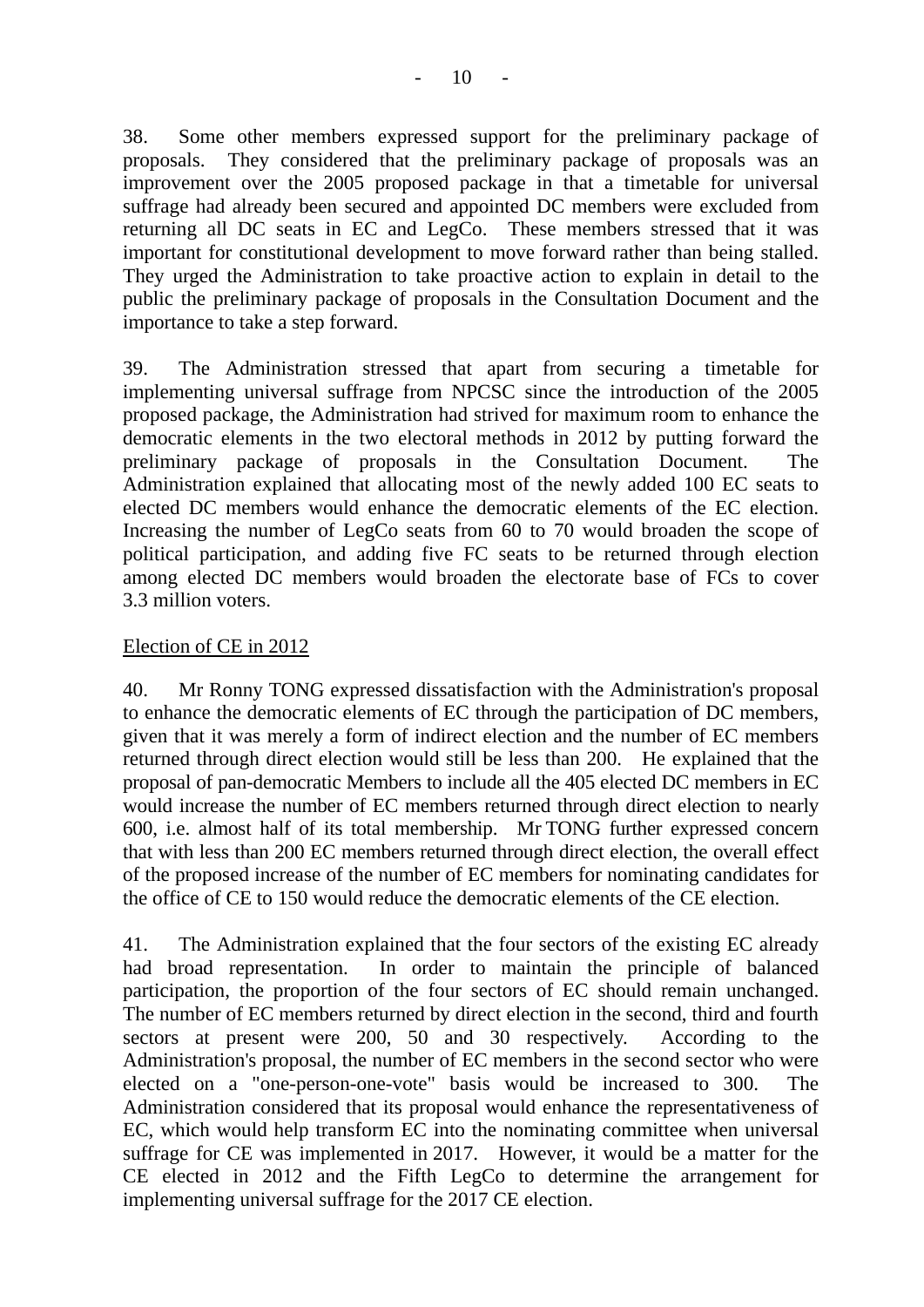42. In response to Mr LEE Wing-tat's request for the Administration's assurance that the CE election in 2017 would be a contested one, the Administration advised that according to the 2007 NPCSC Decision, the nominating committee could be formed with reference to the current provisions regarding EC in Annex I to BL. The nominating committee should nominate in accordance with democratic procedures a certain number of candidates for the office of CE, who was to be elected through universal suffrage by all registered voters of HKSAR. Given that the 2007 NPCSC Decision had made it clear that the election of CE in 2017 would be implemented by universal suffrage under the one-person-one-vote system, members could discuss how EC for 2012 should be formed, and whether and how it should be transformed as the nominating committee in 2017. If consensus could be reached on these issues, the only outstanding issue would be the nomination procedure.

43. In response to Mr Jeffrey LAM's enquiry as to how the principle of balanced participation could be maintained in the election of CE, the Administration explained that its proposal to expand the membership of EC and to maintain the proportion of members of the four sectors would be able to achieve balanced participation. Balanced participation would be maintained if the nominating committee would be transformed from EC in the CE election in 2017.

#### Election of LegCo in 2012

#### *The Administration's proposal to allocate five additional FC seats to DC members*

44. Some members including Mr LEE Cheuk-yan and Ms Cyd HO were of the view that the Administration's proposal to allocate the five additional FC seats to DC Members was a retrograde step. They considered that the Administration should have considered broadening the electorate base of FCs to cover 3.3 million electors. These members queried whether it was the intention of the Administration to turn all the 35 FC seats into DC FC seats in 2020 and denied voters of the right to elect the 35 LegCo Members directly.

45. The Administration advised that the proposal to allocate a total of six FC seats to DC members would broaden substantially the electorate base of FCs to more than three million, thereby enhancing its representativeness. The 2007 NPCSC Decision had already made it clear that universal suffrage could be implemented for the LegCo election in 2020. From the present until 2020, there would be two LegCo elections to be held in 2012 and 2016. Incumbent Members, if returned in these two elections, would continue to be involved in the discussion and decision on the models for implementing universal suffrage for forming LegCo. The current-term Government, which was only authorized to determine the two electoral methods in 2012, had not formulated any proposals for the LegCo election in 2020. The Administration also considered that the proposal to broaden the electorate base of the 28 FCs to 3.3 million in 2012, which was tantamount to implementing universal suffrage for forming LegCo in 2012, was not consistent with the 2007 NPCSC Decision.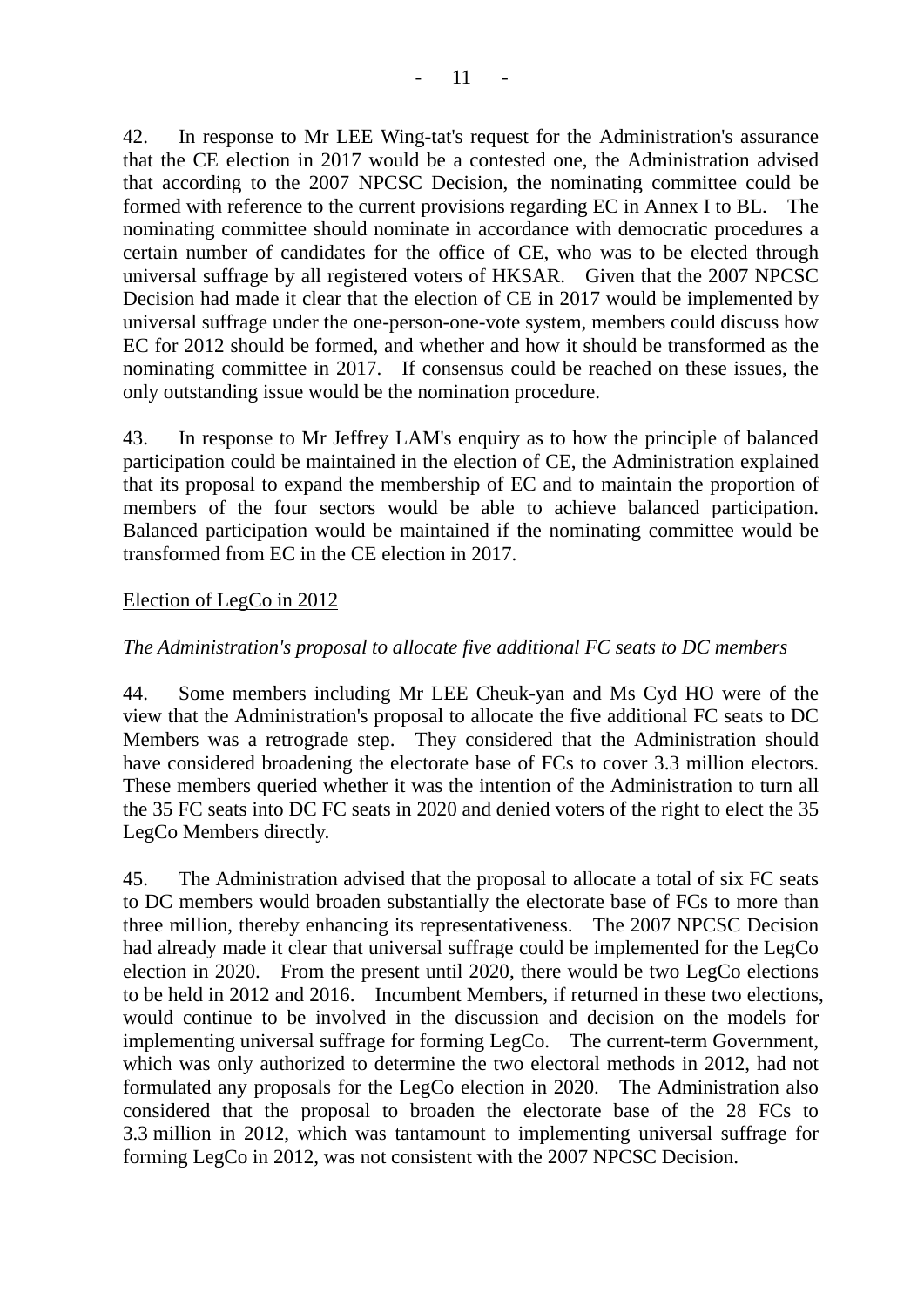46. Some members expressed reservations about the Administration's proposal to allocate five additional FC seats to DC members on the grounds that as some DC members were returned from a constituency area with a small electorate or returned uncontested, some of them would often focus on the interests of their districts only. They were also concerned that DC members who wished to become DC FC Members might try to bring up more issues relating to LegCo business for discussion in DCs, resulting in a dilution of the functions of DCs.

47. The Administration explained that although some DC members were returned from a constituency area with a small electorate, the six DC members who wished to become LegCo Members would have to seek support from the 405 elected DC members who had a public mandate. The DC FC Members so elected therefore were expected to have a broader perspective. While DC members might bring district matters into LegCo, they had to pay regard to the well-being of Hong Kong people as a whole when dealing with territory-wide issues. As it had been the Administration's established practice to consult DCs on major policy issues, there was no question of the functions of DC being diluted as a result of the addition of five DC FC seats.

48. Mrs Regina IP enquired about the method for elected DC members to elect among themselves the members to return as LegCo Members and whether the electoral method for forming LegCo in 2016 would be further democratized in the same manner. The Administration advised that at present, the DC FC Member was returned by the first-past-the-post system. The issue of the electoral method to return the six DC FC Members would be dealt with when the relevant subsidiary legislation were made after the proposals for the two electoral methods for 2012 had been approved by LegCo. The Administration also maintained that the CE returned in 2012 would have to work with the Fifth LegCo to deal with the electoral methods for forming LegCo in 2016.

## *The electorate base of existing FCs*

49. Mr CHEUNG Man-kwong expressed dissatisfaction with the Administration's refusal to replace corporate votes with individual votes. He considered that for the purpose of implementing universal suffrage for forming LegCo, the Administration should have followed the principle of gradual and orderly progress by broadening the electorate base of FCs in 2012. Mr CHEUNG suggested that the six DC FC Members, instead of being elected from among elected DC members themselves, should be elected by 3.3 million registered voters of the 18 DCs. The candidates running in the election for the six DC FC seats should be nominated by DC members, and the electorate of three DCs with 550 000 voters would each elect one DC FC Member.

50. The Administration explained that the process of replacing corporate votes with "director's/executive's/association's/individual votes" was complex. The proposal to replace one corporate vote with six directors' votes, for example, would likely attract different reactions from various sectors and individuals. It would not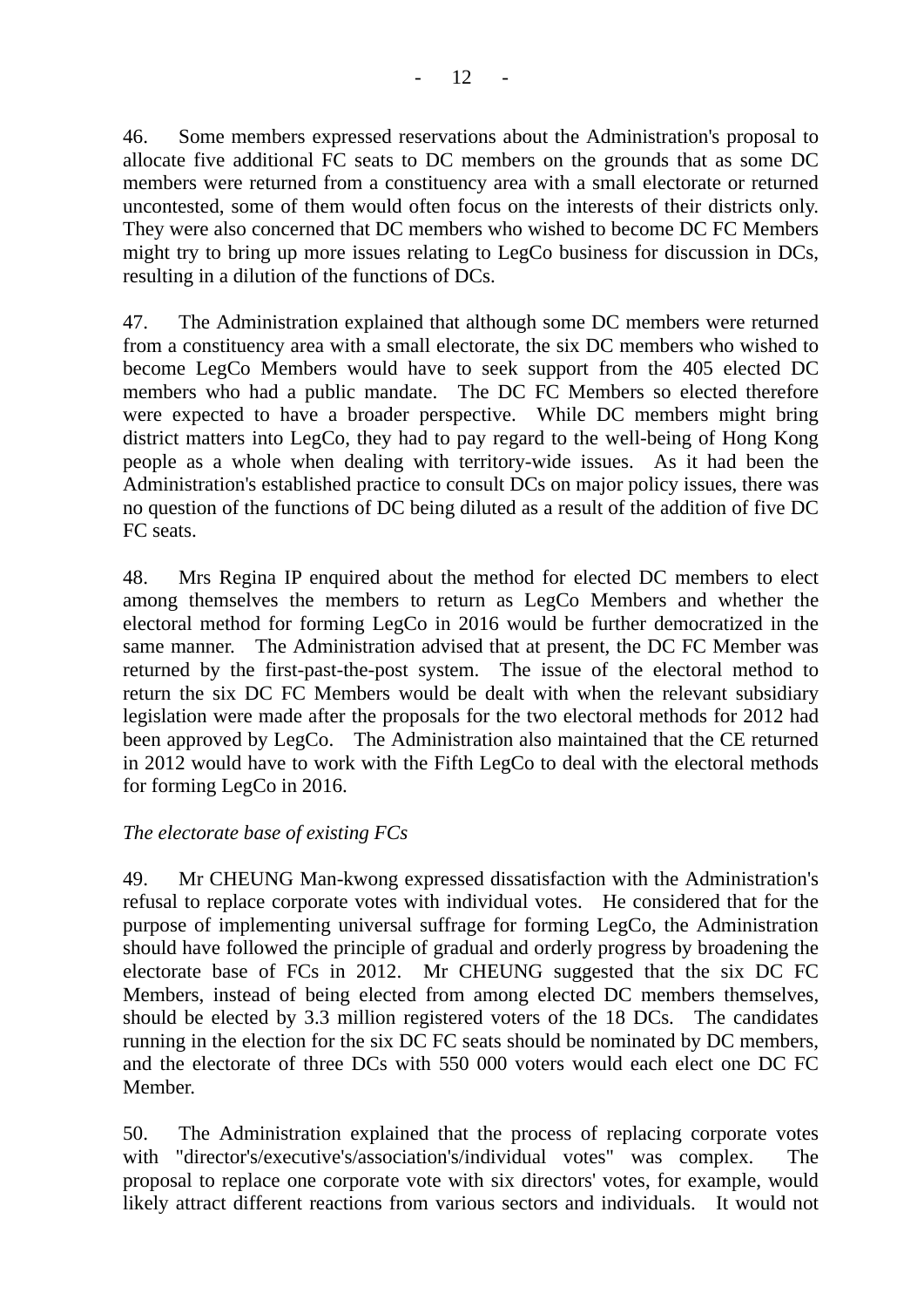be easy for the community to reach consensus on the matter. Although each constituency area of DCs had a population of only 17 000 residents, the total electorate of the 405 constituency areas was 3.3 million. The proposal would therefore enhance the democratic elements of the LegCo election. Mr Paul TSE reckoned that the Administration could consider creating a FC for women not in employment for the purpose of broadening the electorate base.

51. Ms Audrey EU asked whether amendments to Annex II to BL would be required if the electorate base of FCs was broadened by allowing the existing 226 000 FC electors to cast one vote each to return 30 FC Members; if not, whether the relevant legislative proposal would only require a majority support rather than a two-thirds majority support in LegCo.

52. The Administration advised that theoretically, the proposal put forth by Ms EU would only require amendments to the relevant local legislation and the majority support of all LegCo Members. Different sectors of the community, however, would have views on the proposal and would need to be consulted for consensus to be formed.

## *Retention or abolition of FCs*

53. Some members including Dr Margaret NG, Mr LEE Wing-tat and Mr LEUNG Kwok-hung expressed dissatisfaction that while CS had admitted that the existing FC system did not comply with the principles of universality and equality, the Administration had suggested in the Consultation Document adding five new FC seats, which they considered would only pose further hurdles for consensus to be reached for the ultimate abolition of all FC seats. They pointed out that while the 2007 NPCSC Decision stipulated that the 50:50 ratio for Members returned by FCs and GCs shall remain unchanged for 2012, it had not stated that the number of FCs could not be reduced. These members considered that the FC system should be abolished and CE should give an undertaking on behalf of the current-term Government that all FC seats would be abolished for the implementation of universal suffrage for forming LegCo in 2020.

54. The Administration explained that increasing the number of LegCo seats from 60 to 70 would broaden the scope of political participation and adding five FC seats to be returned through election among elected DC members would broaden the electorate base of FCs to cover 3.3 million voters. The 2007 NPCSC Decision had made it clear that FC seats would not be abolished in 2012. Any proposal to abolish FCs would require support from incumbent FC Members and it would be very difficult to reach consensus on the matter at this stage. However, there was ample time between the present and 2020 for the community to discuss the specific model for implementing universal suffrage for LegCo in accordance with the principles of universality and equality.

55. Some other members were of the view that the FC system had its value for Hong Kong and should be retained, albeit in some other form with changes to its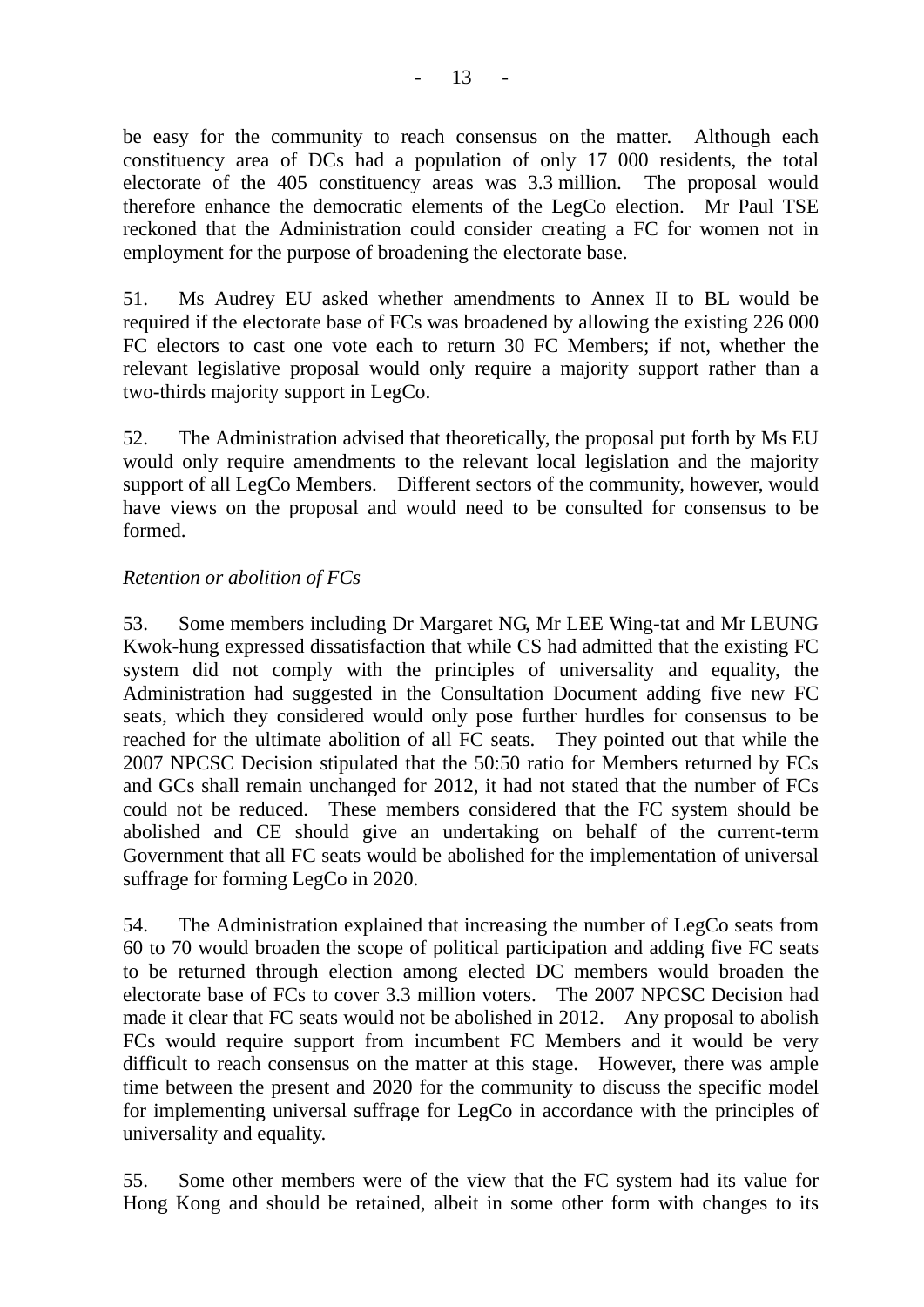electoral method, when universal suffrage was implemented for forming LegCo. They did not consider that retention of the FC system was necessarily incompatible with the principles of universality and equality for the implementation of universal suffrage. These members further queried whether the creation of 5 DC FC seats in LegCo was inconsistent with the principle of balanced participation, given that DC FC Members would account for one-sixth of FC Members.

56. The Administration advised that it had not formed any view on the future of FCs when universal suffrage for LegCo was implemented in 2020. There were views among the community that FCs should be abolished, but there were also views that FCs should be retained. Although one-sixth of FC seats would be taken by DC members under the preliminary package of proposals in the Consultation Document, broadening its electorate base would pave the way for the implementation of universal suffrage.

57. Some members asked whether the principle of balanced participation could be maintained in the 2020 LegCo election when universal suffrage was implemented. The Administration explained that it would require the concerted effort of the relevant parties concerned. There were views that the FC seats should be abolished in one go and replaced by district-based seats returned by universal suffrage, i.e. the "one-person-one-vote" model. There were also views that the FC seats should be retained, but the electoral model should be changed, for example, by allowing FCs to nominate candidates for election by all voters of Hong Kong, i.e. the "one-person-two-votes" model whereby each voter could cast one vote in the GC election, and the other in the FC election. For the "one-peron-31-votes" model, each voter could cast one vote in the GC election, and 30 votes in the FC election. However, there was concern as to whether the FC system on the basis of one-person-multi-votes would comply with the principles of universality and equality if there was restriction on the right to be nominated, i.e. a requirement for the candidates to have to come from a particular sector. These issues were open to discussion.

58. Mr Abraham SHEK queried whether there was any provision in BL which stated that the existing FC system did not comply with the principles of universality and equality, and whether balanced participation was inconsistent with these principles. The Administration advised that -

- (a) while BL 45 and BL 68 stipulated clearly that Hong Kong shall attain the ultimate aim of selecting CE and forming LegCo by universal suffrage, the provisions had not elaborated on the principles of universality and equality;
- (b) the Green Paper had covered the concepts and principles of universal suffrage. The concept of "universal suffrage", as generally understood internationally, should include the principles of universality and equality. As far as individual jurisdiction was concerned, while conforming to the general international understanding of universal suffrage, it could also develop its electoral system having regard to the particular needs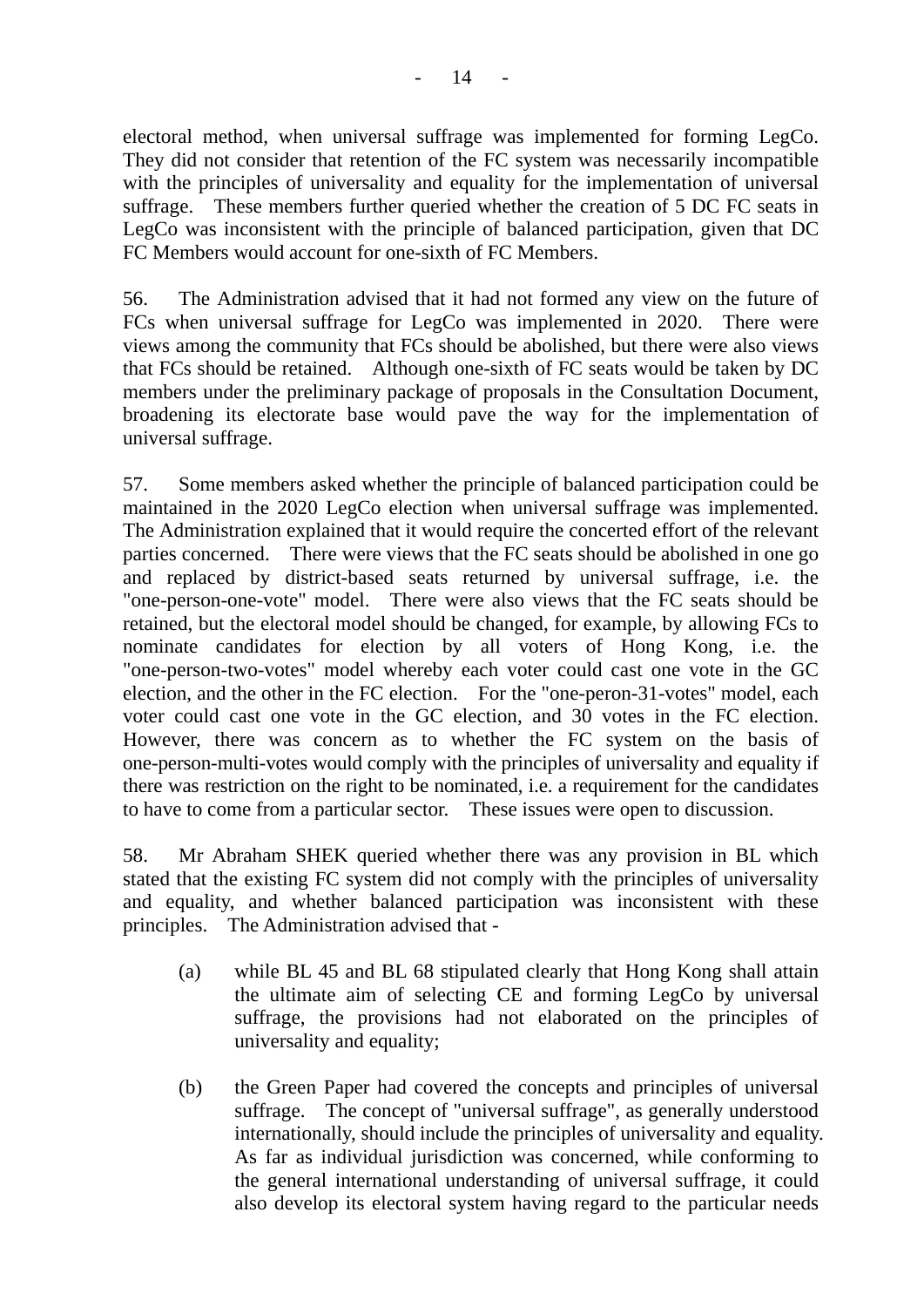and aspiration of its people, the uniqueness of its socio-economic situation, and its historical realities; and

- (c) in the process of attaining the ultimate aim of universal suffrage and in designing a model for implementing universal suffrage, the following principles on constitutional development under BL had to be adhered to -
	- (i) balanced participation of different sectors of the community;
	- (ii) facilitating the development of the capitalist economy;
	- (iii) gradual and orderly progress; and
	- (iv) appropriate to the actual situation in HKSAR.

#### *"Five-step mechanism"*

59. In response to Ms Emily LAU's query as to why the "three-step mechanism" for amending the two electoral methods as prescribed in BL had become the "five-step mechanism" referred to in paragraph 1.03 of the Consultation Document, the Administration explained that the "five-step mechanism" for amending the two electoral methods was based on the NPCSC Interpretation made on 6 April 2004. In accordance with the Constitution of PRC, NPC enacted BL, prescribing the systems to be practised in HKSAR, in order to ensure the implementation of the basic policies of the State regarding Hong Kong. As NPCSC was empowered to interpret BL under BL 158, the "five-step mechanism" was legally binding.

#### **Relevant motions and questions since the issuance of the Consultation Document**

60. Hon Alan LEONG moved a motion on "Roadmap for universal suffrage" for debate at the Council meeting on 2 December 2009. Hon WONG Yuk-man moved a motion on "Resignation en masse of Members returned from five GCs as a referendum" for debate at the Council meeting on 9 December 2009. Both motions were negatived.

61. Hon WONG Sing-chi raised an oral question on "Retention or otherwise of FCs of LegCo" at the Council meeting on 2 December 2009. Hon Audrey EU raised an oral question on "Abolition of FCs of LegCo" at the Council meeting on 6 January 2010. Dr Hon LEUNG Ka-lau raised an oral question on "Procedures for voting on motions and bills in LegCo" at the Council meeting on 3 March 2010. Hon Paul TSE raised an oral question on "LegCo FCs" at the Council meeting on 10 March 2010.

62. For other motions moved for debate and questions raised in Council relevant to constitutional development, interested Members may wish to refer to Appendices VIII and IX to LC Paper No. CB(2)349/09-10(01) for details.